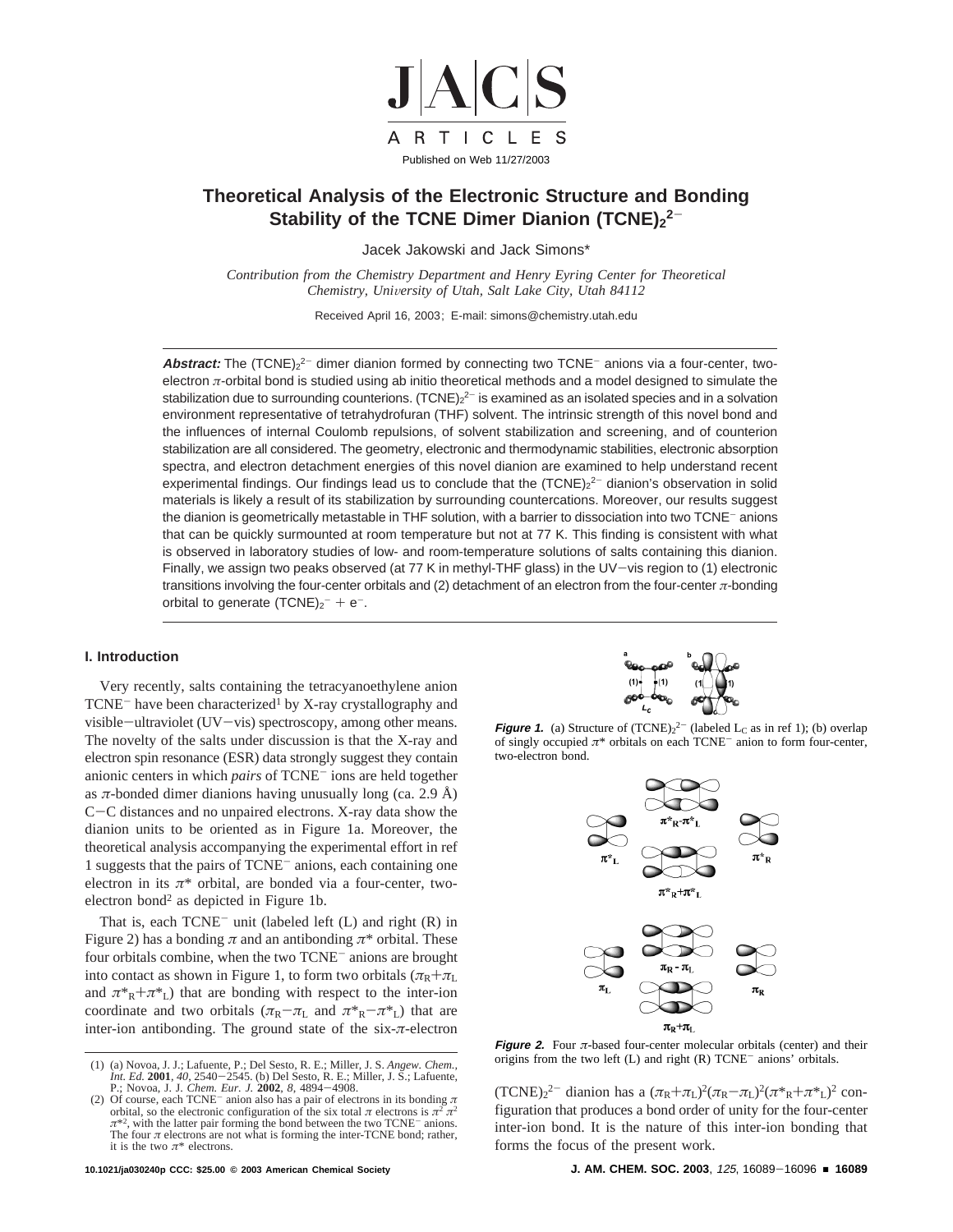

**Figure 3.** Electronic spectrum of  $(TCNE)<sub>2</sub><sup>2-</sup>$  in methyl-tetrahydrofuran at 77 K (as a glassy material) and at room temperature (RT). The absorptions shown at RT are characteristic of the TCNE- anion (taken from ref 1b).

As noted above, magnetism and ESR studies of such salts show no signature of unpaired electrons, thus supporting the claim that the electrons of the TCNE<sup>-</sup> anions are indeed spinpaired as suggested in the above bonding paradigm.3 Furthermore, the electronic spectra of such salts display two absorption peaks that do not occur in salts containing the TCNE- anion alone and thus seem to relate specifically to the dianions. These two peaks occur at energies slightly below 20 000  $cm^{-1}$  and above  $25\,000\,$  cm<sup>-1</sup>, respectively (their precise peak energies varied depending on the specific countercations). In ref 1 these UV-vis absorptions were assigned to transitions involving the  $\pi$  and  $\pi^*$  orbitals of the  $(TCNE)_2^2$ <sup>-</sup> dianions,<sup>2</sup> but which orbital transitions are involved in each of the two transitions was not specified.

Finally, when the salts studied in ref 1 are dissolved in methyl-tetrahydrofuran (MeTHF) and subjected to UV-vis spectral analysis, spectra such as shown in Figure 3 are obtained.4

An important feature to note about the above spectra is that, at room temperature, the MeTHF UV-vis spectra display no characteristic absorption features in the  $\leq 20000$  or  $\geq 25000$  $cm^{-1}$  ranges. Instead, they show a strong absorption profile ranging between 20 000 and 25 000  $\text{cm}^{-1}$  that is characteristic of the TCNE- anion. However, at liquid nitrogen temperature (where a glassy sample is obtained), the MeTHF solution spectra display the two absorptions that are characteristic of the  $(TCNE)_2^{2-}$  dianion (<20 000 and > 25 000 cm<sup>-1</sup>).<br>This hody of experimental data<sup>1,4</sup> and its acco

This body of experimental data $1,4$  and its accompanying theoretical analysis thus support the following notions:

(a) In the solids and in MeTHF solution,  $(TCNE)_{2}^{2-}$  is a singlet species (at least at the temperatures studied) bound by a two-electron bond involving *π*\* orbitals on the two TCNE-

units (as well as by the stabilizing electrostatic potentials generated by the surrounding countercations in the solid and by the solvation and counterion stabilization in MeTHF).

(b) In MeTHF solution,  $(TCNE)<sub>2</sub><sup>2-</sup>$  is in equilibrium with 2 (TCNE)<sup>-</sup> with the equilibrium strongly favoring  $(TCNE)<sub>2</sub><sup>2</sup>$  at 77 K but favoring  $2$  (TCNE)<sup>-</sup> at room temperature.

In the present contribution, we describe our efforts to further understand (i) the nature and intrinsic strength of the four-center two-electron bond that is thought to bind the two TCNE- units together; (ii) the role of internal Coulomb repulsion in destabilizing the bonding between the two TCNE<sup>-</sup> anions; (iii) the roles of solvent screening and stabilization and of counterion interactions in altering the bonding between the two TCNEions; (iv) the origins of the  $\leq$  20 000 and  $\geq$  25 000 cm<sup>-1</sup> UVvis absorptions; and (v) why  $(TCNE)_2^2$  is stable (or long-lived) in solution at 77 K but dissociates into 2 TCNE- at room temperature.

In section II, we detail the methods we use (i) to carry out the ab initio calculations, (ii) to model the effects of solvation and of the surrounding ions, and (iii) to estimate the electronic transition energies of  $(TCNE)<sub>2</sub><sup>2</sup>$  in solution. In section IV we summarize our findings, and in section III we discuss the details of our results. The approach we take to analyzing the nature of the bonding in  $(TCNE)<sub>2</sub><sup>2-</sup>$  involves (i) first, studying the  $(TCNE)<sup>2</sup> \rightarrow 2$  (TCNE)<sup>-</sup> energy profile in the absence of any stabilizing solvent or any counterions to determine whether the  $(TCNE)<sub>2</sub><sup>2-</sup>$  dianion is stable or metastable and thus might be studied via electrospray mass spectroscopy; (ii) removing the internal Coulomb repulsions between the two anion centers in  $(TCNE)<sub>2</sub><sup>2-</sup>$  to gain an estimate of the intrinsic bond strength produced by the two-electron four-center bond; (iii) incorporating screening and stabilization effects of THF solvent to determine the magnitude of these influences, and, finally, (iv) using a simple electrostatic model to estimate the differential stabilizing influence of the surrounding ion environment on  $(TCNE)<sub>2</sub><sup>2-</sup> compared to 2 (TCNE)<sup>-</sup> since such interactions tend$ to stabilize the dianion more than the two monoanions and thus affect the equilibrium between the two species.

### **II. Methods**

**A. Basis Sets Used in the ab Initio Calculations.** To make ab initio calculations computationally feasible at a reasonable level of electron correlation, we decided to use atomic orbital basis sets that we denote augsp-cc-pVDZ. These bases retain only the diffuse s and p functions of the full aug-cc-pVDZ bases; they do not retain the full bases' diffuse d-type orbitals. To justify the use of this basis, we verified that our ab initio data (e.g., vertical electron detachment energies, geometries, vibrational frequencies) for the TCNE monomer and its anion obtained with our basis set produce results that are very close to those obtained by others in the aug-cc-p $VDZ^5$  basis. As a result of this choice of basis, calculations on the TCNE dimer involve 360 Gaussian basis functions.

Because the chosen basis is rather modest, it was important for us to examine the effects of basis set superposition errors (BSSE). Corrections for BSSE (at the UHF, MP2, and MP3 levels of theory) to the interaction energy surfaces of nonsolvated  $(TCNE)<sub>2</sub><sup>2-</sup>$  dimer dianions and  $(TCNE)_2$ <sup>-</sup> dimer monoanions were determined for several

<sup>(3)</sup> It is not possible to exclude the possibility that the electronic configuration of the  $(TCNE)_2^2$  dianions is not  $(\pi_R + \pi_L)^2(\pi_R - \pi_L)^2(\pi^*R + \pi^*L)^2$  but a of the  $(TCNE)_2^{-2}$  dianions is not  $(\pi_R + \pi_L)^2(\pi_R - \pi_L)^2(\pi^*R + \pi^*L)^2$  but a singlet-coupled (because the ESR signature clearly shows no unpaired electrons)  $(\pi_R + \pi_L)^2(\pi^*R + \pi^*L)^2$  ( $\pi^*R + \pi^*L$ )  $l\pi^*R + \pi^*L$ ) ( $l\pi^*R + \$ former electronic configuration, are consistent with the observed experimental data (including the UV-vis spectra) suggest the closed-shell rather than the singlet open-shell configuration is more likely.

<sup>(4)</sup> Very recently, another group has examined the same dimer dianion's UVvis spectra as well as the thermodynamics involved in the ion-pairing process: Lu¨, J.; Roscokha, S. V.; Kochi, J. K. *J. Am. Chem. Soc.* **2003**, *<sup>125</sup>*, 12161-12171.

<sup>(5)</sup> For example, as discussed later, the bases we employ produce dianion-toanion energy gaps (i.e., vertical electron detachment energies) in good agreement with those found in the following reference where the larger basis mentioned earlier was used: Zakrzewski, V. G.; Dolgounitcheva, O.; Ortiz, J. V. *J. Chem. Phys.* **1996**, *105*, 5872.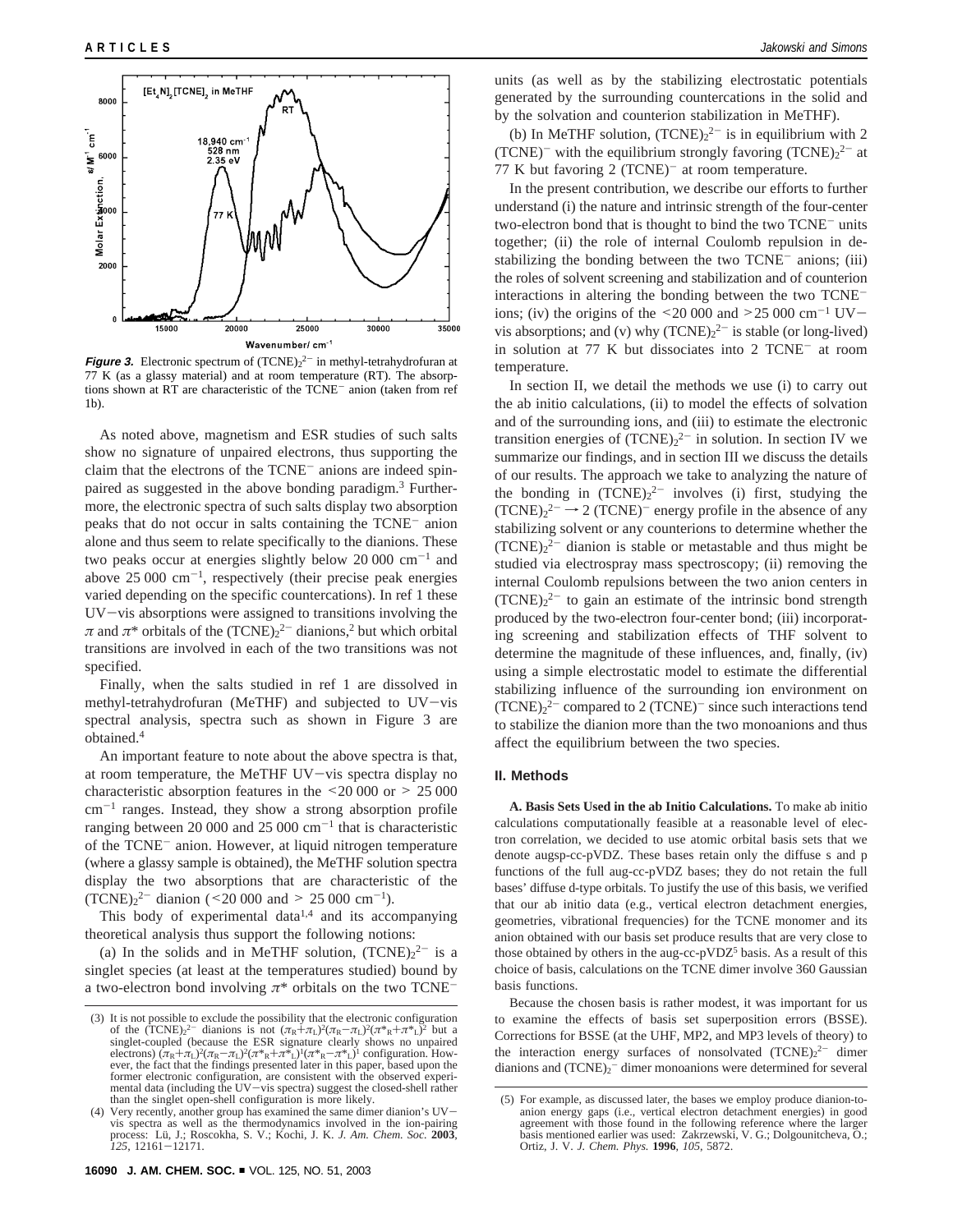distances (*R*) between the two TCNE units by computing the interaction energy as follows:<sup>6,7</sup>

$$
E_{\text{int}}(AB) = E(AB) - E_{\text{DBS}}(A) - E_{\text{DBS}}(B)
$$

Here,  $E(AB)$  and  $E_{\text{DBS}}(A \text{ or } B)$  stand, respectively, for the total energy of the AB dimer and the total energy of the A or B monomer, both computed with the dimer basis set.

**B. Unrestricted and Spin-Projected Calculations.** On the basis of the findings of ref 1 and considering the bonding picture embodied in Figure 2 where two electrons are assumed to occupy the same fourcenter  $\pi$ -bonding orbital, we note that the dimer dianion  $(TCNE)_{2}^{2-}$ involves two singlet spin-coupled electrons occupying the  $(\pi^*R + \pi^*L)$ orbital at *R* values where the two  $TCNE^{-} \pi^*$  orbitals overlap strongly. However, we need to use a wave function that will allow this electronic configuration to evolve into a singlet-coupled open-shell pair of identical TCNE- anions at large *R*.

As is well known, for example in the case of  $H_2 \rightarrow 2H$ , it is improper to attempt to describe such homolytic bond cleavage using a singledeterminant restricted Hartree-Fock (RHF) reference wave function; such a function simply cannot properly dissociate, although it is capable of treating the bond at shorter *R* values.

To obtain potential surfaces that can describe the homolytic dissociation of the bond in  $(TCNE)<sub>2</sub><sup>2</sup>$ , we therefore employed unrestricted Hartree-Fock (UHF) and corresponding unrestricted Møller-Plesset (UMP) perturbation theory (up to third order) as implemented in the Gaussian 988 program. Because spin contamination was found to be substantial (e.g., for TCNE<sup>-</sup>,  $S(S + 1) = 0.89$  rather than 0.75), we also employed spin projection to purify our (nominally) singlet state for  $(TCNE)<sub>2</sub><sup>2-</sup>$  and our (nominally) doublet state for TCNE-. The spin projections and subsequent MP*n* energies reported later in this paper were computed using the UHF reference wave function at the UHF-optimized geometries.

**C. Energy Surface Scans.** In carrying out our potential energy surface determinations, all geometrical degrees of freedom were optimized (i.e., varied to minimize the energy) except for the inter-TCNE- distance *R*, which was scanned over distances ranging from 2.5 to 10 Å. The distance *R* was varied in steps of 0.1 Å in the region between 2.5 and 4.6 Å, and in larger steps at larger *R* values. Both  $D_{2h}$ (with the two TCNE moieties oriented as in Figure 1) and  $D_{2d}$  (with the one TCNE rotated by 90°) geometries of  $(TCNE)<sub>2</sub><sup>2-</sup>$  were considered in our calculations, but, as suggested in ref 1, the  $D_{2d}$ geometries were found to be energetically less favorable, so they were not pursued further.

Although the optimal geometry of  $(TCNE)_{2}^{2-}$  is rigorously of  $D_{2h}$ symmetry, to achieve proper dissociation (at the UHF level and beyond), we used only the two planes of symmetry appropriate to  $C_{2v}$  symmetry in our calculations. This was necessary to achieve proper homolytic cleavage of the two-electron four-center  $\pi$  bond discussed in this paper. As a result, our molecular orbitals are not perfectly symmetry-adapted with respect to the plane that reflects one TCNE<sup>-</sup> into the other; they are proper eigenfunctions of the plane containing the four carbon atoms involved in the four-center bond and the plane bisecting each TCNEanion's central C-C bond.

**D. Solvation Effects.** Solvent screening and stabilization effects were incorporated by means of the polarized continuum model (PCM) of Tomasi and Persico<sup>9</sup> with tetrahydrofuran as the solvent. We chose THF as our solvent<sup>10</sup> because it is very similar to the MeTHF solvent

A7; Gaussian, Inc.: Pittsburgh, PA, 1998. (9) Tomasi, J.; Persico, M. *Chem. Re*V*.* <sup>2027</sup>-2094.

used in the experiments of ref 1, but the Gaussian program does not contain explicit PCM parameters for MeTHF.

**E. Ion Atmosphere Stabilization Effects.** In both the solid state (i.e., the ionic salts studied in ref 1) and MeTHF solution, each  $(TCNE)<sub>2</sub><sup>2-</sup>$  or  $(TCNE)<sup>-</sup>$  ion is surrounded by other positive and negative ions. In the salts, these ions are arranged in a regular lattice so their stabilizing influence on each  $(TCNE)<sub>2</sub><sup>2-</sup>$  or  $(TCNE)<sup>-</sup>$  ion can be estimated as was done in ref 1. In MeTHF solution, each anion is also surrounded by an environment of other positive and negative charges, but these ions are not ordered in a regular lattice. Nevertheless, the stabilization energy induced at a site occupied by a  $(TCNE)<sub>2</sub><sup>2-</sup>$  or a (TCNE)<sup>-</sup> ion can be estimated using, for example, a Debye-Hückel type theory.11 As shown later, the incorporation of such effects is important for understanding the differential stabilization of  $(TCNE)<sub>2</sub><sup>2</sup>$ over (TCNE)<sup>-</sup> and for interpreting the temperature dependence of the behavior of  $(TCNE)<sub>2</sub><sup>2-</sup>$  in MeTHF.

**F. Electronic Excited States.** Electronically excited states of the  $(TCNE)<sub>2</sub><sup>2-</sup>$  dianion in THF solvent were studied at the projected UHF, configuration interaction singles (CIS), configuration interaction singles and doubles  $(CIS-D)$ ,<sup>12</sup> and UMP2 levels of theory. This range of methods was employed to gain a feel for how these energies vary when electron correlation effects are (CIS-D and UMP2) and are not (UHF and CIS) included. It turns out this aspect of the study is important because the electron pair involved in forming the four-center  $\pi^*$  bond has a substantial correlation energy, so only the UMP2 and CIS-D data were found to be capable of explaining the experimental observations. That is, the noncorrelated CIS and UHF predictions of the excitation energies are not in the range of what is seen experimentally, whereas the energy spacings found using UMP2 or CIS-D methods agree rather well with experimental observations.

**G. Inter-TCNE**- **Vibrational Mode in Solution.** Because of the highly nonharmonic form of the dimer dianion's potential along the coordinate  $R$  (as shown later in this paper), the inter-fragment vibrational stretching frequencies of  $(TCNE)<sub>2</sub><sup>2-</sup>$  in THF were computed using a sixth-order polynomial fit of the potential curve in the region of its minimum. We used a variational method with Gaussian-type expansion functions for both the BSSE-corrected and uncorrected inter-fragment potentials and obtained 31 and 27  $cm^{-1}$  as the zero-point vibrational corrections, respectively, for the inter-fragment vibrational mode. We note these findings because it is unlikely that the harmonic frequencies for this mode obtained from the ab initio Gaussian code will be of use to experimental chemists for such an anharmonic degree of freedom.

### **III. Results**

**A. (TCNE)2 <sup>2</sup>**- **in the Absence of Solvation.** We first examine the potential energy surface of an isolated  $(TCNE)<sub>2</sub><sup>-2</sup>$  dianion in order to determine whether this species might be susceptible to, for example, electrospray mass spectroscopic detection. The key issues are whether this dianion's energy surface has a minimum and whether the dianion is stable with respect to the corresponding monoanion plus a free electron (i.e., to autodetachment).

In Figure 4a we show the energies (calculated at the MP3 level with BSSE corrections<sup>13</sup>) of the  $(TCNE)_2$ <sup>-</sup> anion and the  $(TCNE)<sub>2</sub><sup>2</sup>$  dianion as functions of the distance *R* between the centers of the two TCNE units with all other geometrical degrees

<sup>(6)</sup> van Duijneveldt, F. B.; van Duijneveldt-van de Rijdt, J. G. C. M.; van Lenthe, J. H. *Chem. Rev.* **1994**, 94, 1873–1885.<br>(7) Jeziorski, B.; Szalewicz, K. Intermolecular Interactions by Perturbation

Theory. In *The Encyclopedia of Computational Chemistry*; von Rague Schleyer, P., Allinger, N. L., Clark, T., Gastaiger, J., Kollman, P. A., Schaefer, H. F., Schreiner, P. A., Eds.; Wiley: Chichester, 1998.<br>(8) Frisch, M. J.; Trucks, G. W.; Schlegel, H., B.; et al. *Gaussian* 98, Revision

<sup>(10)</sup> We could not use methyl-tetrahydorfuran because the Gaussian 98 program we employ does not contain explicit solvation parameters for this solvent, whereas it does for THF.

<sup>(11)</sup> See, for example, p 327 of *An Introduction to Statistical Thermodynamics*;

Hill, T. L., Ed.; Addison-Wesley: Reading, MA, 1960. (12) For these calculations, we used the more recent Gaussian 03 suite of codes (Frisch, M. J.; Trucks, G. W.; Schlegel, H. B.; et al. *Gaussian 03*; Gaussian, Inc.: Pittsburgh, PA, 2003.).

<sup>(13)</sup> We observed negligible changes in the geometry of the anion when BSSE corrections were performed, and we found the BSSE energy corrections for the dimer monoanion to be very near to those of the dimer dianion.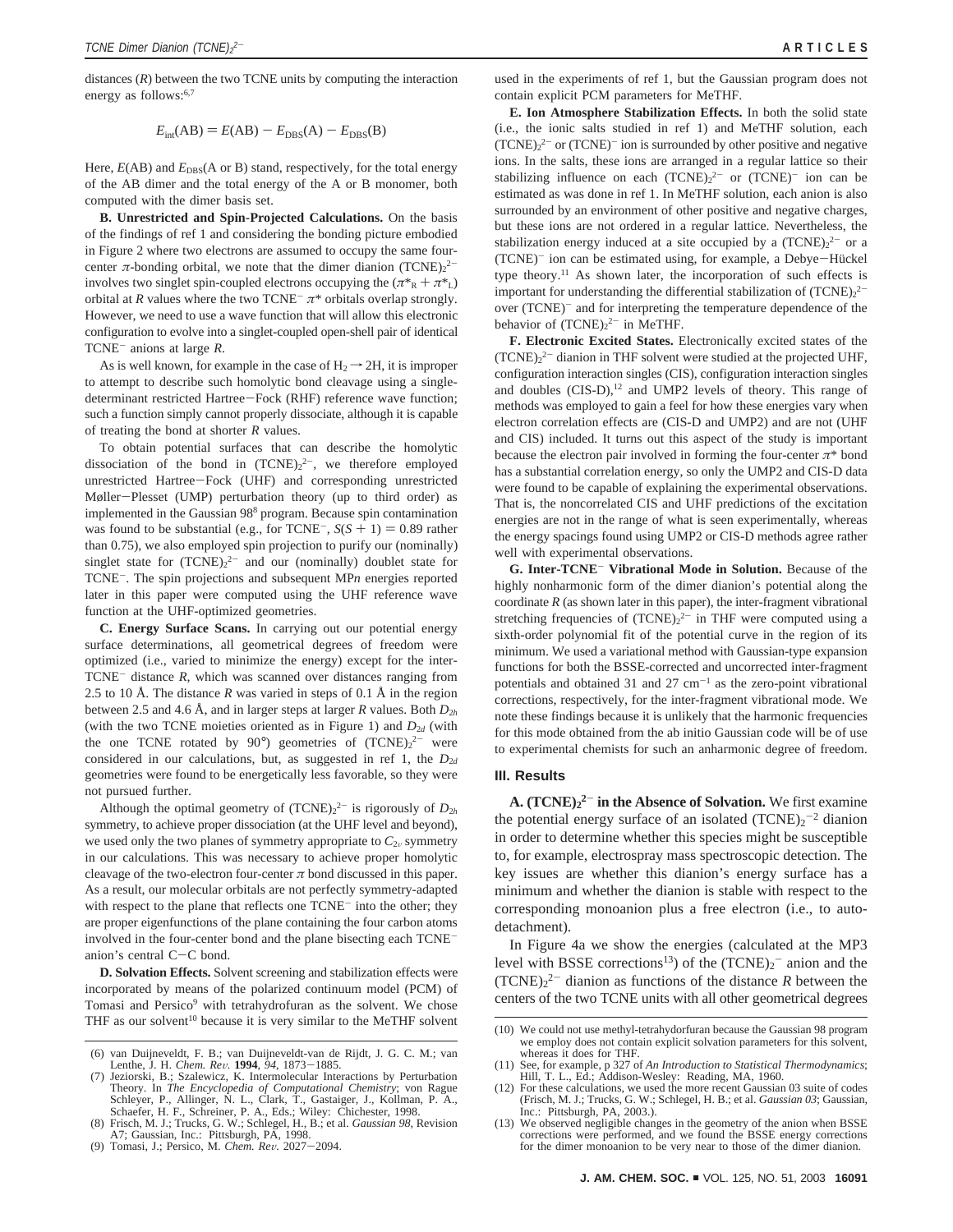

**Figure 4.** (a) MP3 monoanion and dianion energies (BSSE corrected) as a function of inter-TCNE distance *R*; (b) same data but with Coulomb repulsion removed from the dianion data.

of freedom adjusted to minimize the energy. In this and subsequent figures, unless otherwise noted, we choose the zero of energy to correspond to the dimer monoanion at  $R = \infty$ . The dimer dianion potential curve at  $R = \infty$  thus lies below zero by an amount corresponding to the electron binding energy of a TCNE<sup>-</sup> anion.

The  $(TCNE)_2$ <sup>-</sup> monoanion shows a potential well characteristic of the one-electron four-center half bond that binds the two TCNE units together. The depth of this well is ca. 0.23 eV or 5 kcal mol<sup>-1</sup> and has its minimum near 3.6 Å. It should be noted that the salts studied in ref 1, which are assumed to contain  $(TCNE)<sub>2</sub><sup>2</sup>$  units, show *R* values near 2.9 Å, so the fact that the *R* value obtained for the monoanion  $(3.6 \text{ Å})$  is somewhat longer should not be surprising.

In contrast, the MP3/BSSE dimer dianion potential curve (Figure 4a) shows no minimum, has a form that varies as  $e^2/R$ at long *R*, and is unstable with respect to electron loss (to form the monoanion) at  $R$  values shorter than ca. 3.5  $\AA$ . These data suggest that it is unlikely that gas-phase electrospray mass spectroscopic probes of  $(TCNE)_2^{-2}$  will be successful, for it appears that isolated  $(TCNE)_2^{-2}$  is not a stable or metastable species.

To explore to what extent the repulsive behavior of the dianion curve is due to the mutual Coulomb repulsion between the two anions and to uncover any underlying attractive bonding interactions between the two TCNE<sup>-</sup> anions, we show in Figure 4b the same  $(TCNE)<sub>2</sub><sup>2</sup>$  data but with the Coulomb repulsion removed.14 We remove the repulsion by simply subtracting 14.39/ $R(\text{\AA})$  (in eV) from our ab initio dianion curve of Figure

4a.15 The data in Figure 4b suggest clearly that if the internal Coulomb repulsion between the two TCNE- anions were not operative, the dimer dianion would display a bond stronger than that of the  $(TCNE)_2^-$  monoanion and, at  $R = 3.2$  Å, a bond<br>length shorter than that in  $(TCNE)_2^$ length shorter than that in  $(TCNE)_2^-$ .

It is also important to note from Figure 4b that the dianion lies ca. 2.9 eV below the monoanion at large *R*; this energy difference is the electron detachment energy (DE) of a single TCNE- anion, and this computed value agrees well with the values obtained by other theoretical and experimental workers.<sup>5</sup>

The above data support that idea that there is a one-electron four-center bond in  $(TCNE)_2$ <sup>-</sup> and an intrinsically stronger twoelectron four-center bond in  $(TCNE)<sub>2</sub><sup>2</sup>$ , but the latter is overwhelmed in the isolated (i.e., not solvated nor stabilized by surrounding countercations) dianion by the Coulomb repulsion of the two (TCNE)<sup>-</sup> anions. The results shown in Figure 4b for the  $(TCNE)_2^{-2}$  dianion thus suggest that this species may exist as an intact (i.e., chemically bound) entity if its internal Coulomb repulsion were counterbalanced by, for example, solvent screening and/or stabilizations due to the dianion's surrounding ionic environment. So, let us now proceed to estimate such effects on the stability of  $(TCNE)<sub>2</sub><sup>2-</sup>$  and of the corresponding monoanion.

**B. PCM Treatment of the**  $(TCNE)_{2}^{2-} \rightarrow 2 (TCNE)^{-}$ **Energy Surface in THF.** To attempt to simulate the effects of solvation on the  $(TCNE)<sub>2</sub><sup>2</sup>$  dianions, we employed the polarized continuum model (PCM). However, in these solvated-species calculations, it was necessary for us to limit our study to the MP2 level because MP3 calculations proved to be prohibitive. Moreover, it would have been computationally prohibitive to explicitly incorporate enough solvent molecules to simulate full solution-phase solvation, so a less atomistic model of solvation such as PCM had to be employed. Finally, as noted earlier, we chose THF as our solvent because it is very similar to the MeTHF solvent used in ref 1.

In Figure 5, we show the results of our MP2/PCM simulations of the monoanion and dianion energies as functions of the inter-fragment separation *R* defined earlier. Again, we define the zero of energy to correspond to the  $(TCNE)_2$ <sup>-</sup> monoanion at  $R = \infty$ .

Note that the large *R* spacing between the monoanion and dianion curves  $(>= 3.6 \text{ eV})$  is larger than it is in the data of Figure 4b (ca. 2.9 eV). This is because the THF solvation differentially stabilizes the TCNE- anion relative to the neutral TCNE, thus causing the TCNE- electron binding energy to increase in solution. In other words, the solvation energy of the TCNEion in THF is  $>0.7$  eV.

Although it is not apparent from Figure 5, we also note that at large *R* the  $(TCNE)_2^2$  curve (correctly) varies as  $e^2/(\epsilon R)$  with  $\epsilon = 7.6$  being the dielectric constant of THF. In contrast, the monoanion curve does not possess the Coulomb repulsion form

<sup>(14)</sup> This kind of analysis has shown, for example, that the potential energy curves of doubly charged cations such as  $NF^{2+}$  or  $O_2^{2+}$  are very similar to those of the isoelectronic neutral  $N_2$  if one removes from the dication potential the Coulomb repulsion (i.e., if one simply subtracts  $e^2/R$ ). See, for example: Senekowitsch, J.; Oneil, S. V.; Werner, H.-J.; Knowles, P. J. *J. Phys. B* **<sup>1991</sup>**, *<sup>24</sup>*, 1529-1538, and references therein.

<sup>(15)</sup> This calculation is not meant to produce an accurate representation of the dimer dianion curve either within the solids of ref 1 or in THF solution. It is intended to simply suggest that it is reasonable that Coulomb repulsion is the primary reason for the dianion not displaying a minimum in its potential curve.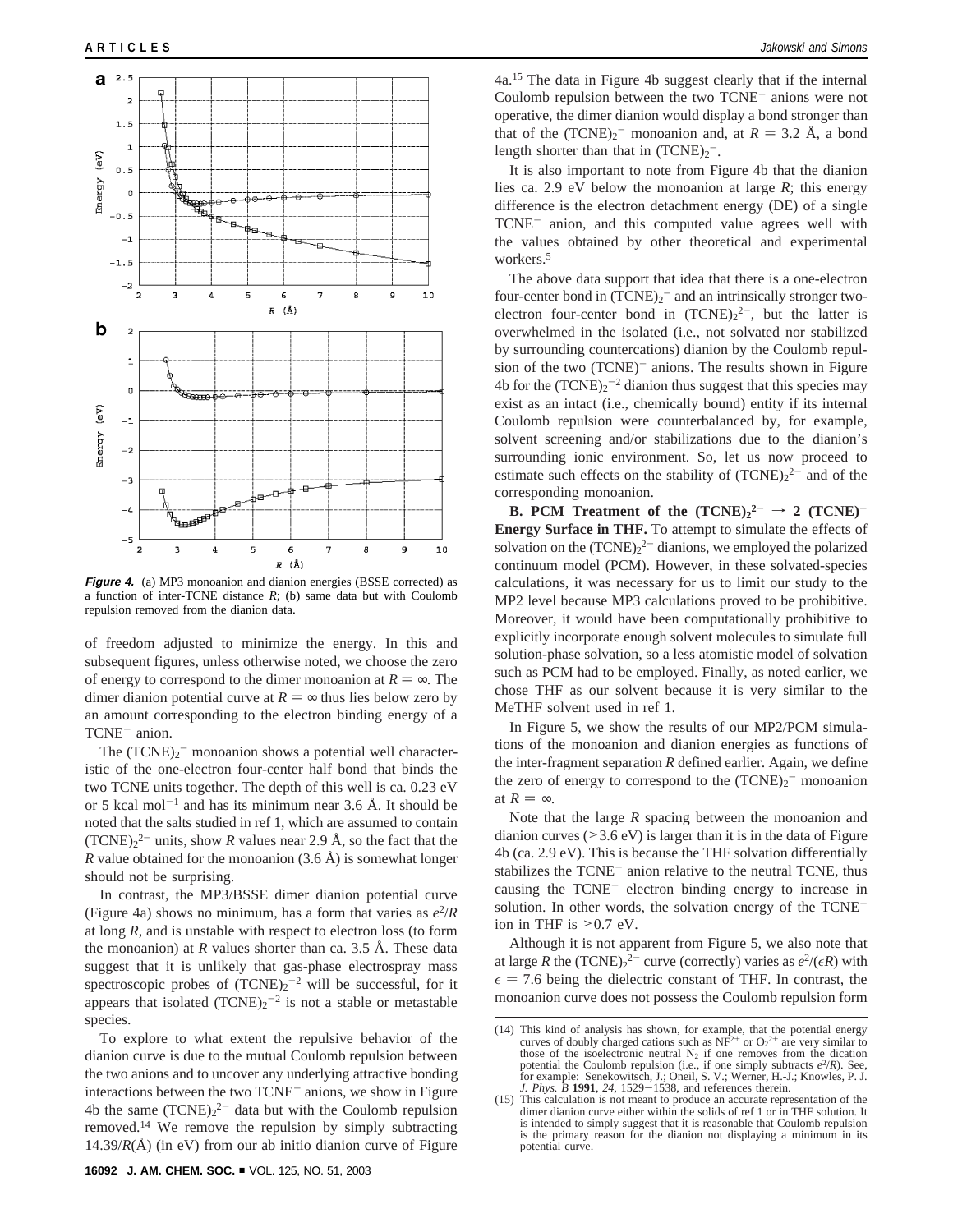

**Figure 5.** MP2/PCM ab initio energies of monoanion (top) and dianion (bottom) using THF solvent.



**Figure 6.** MP2/PCM ab initio energy of the dimer dianion in THF solvent for values of *R* near the local minimum and solvent-exclusion barrier. The upper curve is obtained when BSSE corrections are included.

at large *R*. Thus, the dianion curve displays the correct longrange behavior, which allows us to state that the dianion actually lies ca. 3.6 +  $e^{2}/(\epsilon 10 \text{ Å})$  = 3.8 eV below 2 (TCNE)<sup>-</sup> at infinite *R*. In other words, 3.8 eV is our best estimate of the electron binding energy for a (TCNE)<sup>-</sup> anion in THF solution.

At *R* values near the minimum in the  $(TCNE)<sub>2</sub><sup>2-</sup>$  curve, the electron detachment energy decreases (from ca. 3.8 eV at infinite *R*) to ca. 3.25 eV. This energy thus provides our estimate of the photodetachment energy of the intact  $(TCNE)<sub>2</sub><sup>2</sup>$  dianion in THF.

Note that both the monoanion and dianion curves in Figure 5 have barriers near 4.4 Å, while the dianion has its minimum near  $R = 3.4 \text{ Å}$ , and the monoanion has its minimum near  $R =$ 3 Å. In Figure 6 we show in more detail the part of the dianion energy curve near its minimum to focus on the region where the two-electron four-center bond is most likely operative. Clearly, there is a barrier of ca.  $0.5$  eV or 11 kcal mol<sup>-1</sup> on the (TCNE)<sub>2</sub><sup>2</sup> surface near  $R = 4.4 \text{ Å}$  and a broad minimum near  $R = 3.4 \text{ Å}$ . When BSSE corrections are included within this  $R = 3.4$  Å. When BSSE corrections are included within this MP2/PCM level calculation, the barrier height decreases to 0.4 eV or 9 kcal mol<sup>-1</sup> and the minimum shifts to  $R = 3.7$  Å. This minimum does not occur at 2.9 Å as seen in the salts of ref 1, but this is not surprising because the data presented in Figures 5 and 6 relate to the dianion in THF solution, not in the solid state.

The fact that a barrier occurs on the  $(TCNE)<sub>2</sub><sup>2-</sup>$  surface is not at all unexpected; the  $(e^2/(\epsilon R))$  repulsion at long *R* combined with the intrinsic attraction due to the four-center bonding at smaller *R* can certainly cause such a barrier. However, it is unlikely that this competition between Coulomb attraction and chemical bonding is the only source of the barrier because, as Figure 5 shows, the  $(TCNE)<sub>2</sub>$  curve also has a small barrier and no Coulomb repulsion is operative for this monoanion. It is thus likely that solvent interactions also contribute to the barriers found for the monoanion and dianion. That is, we believe the barriers likely arise from two sources: (1) the competition between the Coulomb repulsion between the two TCNE- anions (operative for the dianion only) and the stabilizing bonding interactions that form at smaller *R* as the  $\pi^*$  orbitals on the two TCNE<sup>-</sup> anions overlap; and (2) changes in how the PCM solvent surrounds the two separated TCNEions at larger *R* compared to the  $\pi$ \*-bonded (TCNE)<sub>2</sub><sup>2-</sup> at smaller *R*.

We attempted to further quantify the role of Coulomb repulsions by carrying out a series of calculations on nonsolvated  $(TCNE)<sub>2</sub><sup>2-</sup>$  in which the atomic charges on the four carbon atoms involved in the four-center two-electron  $\pi^*$  bond were varied from  $6.0$  to  $6.25$ .<sup>16</sup> We know from past experience<sup>17</sup> that one can incorporate additional partial positive charges into the Hamiltonian to energetically stabilize an electronically unstable state. In the absence of solvation,  $(TCNE)<sub>2</sub><sup>2</sup>$  is indeed unstable with respect to electron detachment at small *R* values. However, as the charges on the four carbon atoms are increased beyond 6.0, the  $(TCNE)<sub>2</sub><sup>2-</sup>$  is differentially stabilized with respect to the  $(TCNE)_2$ <sup>-</sup> monoanion, eventually rendering the dianion stable. Such artificial stabilization forms the basis of the wellknown stabilization method<sup>18</sup> that has been widely used to study metastable species. In the present application, we used the stabilization method to try to approximate the stabilization caused by differential solvation of the  $(TCNE)<sub>2</sub><sup>2</sup>$  dianions. We found that for carbon charges near 6.20 the dianion's potential curve had a barrier near 4.5 Å and a minimum near 3.5 Å, very much as seen in Figures 5 and 6. Moreover, for this range of charges, the  $(TCNE)<sub>2</sub><sup>2</sup>$  to  $(TCNE)<sub>2</sub><sup>-</sup>$  electron detachment energy was ca. 4 eV at large *R* and ca. 3.7 eV at  $R = 3.5 \text{ Å}$ , a bit larger than seen in Figure 5. So, these simple model data suggest that part of the origin of the barrier on the  $(TCNE)<sub>2</sub><sup>2</sup>$ surface indeed lies in the competition between the four-center two-electron bonding and the (reduced by solvation) Coulomb repulsion between the two anionic centers.

Thus far, our simulations suggest that (i) gas-phase  $(TCNE)<sub>2</sub><sup>2</sup>$ is not geometrically stable and thus is unlikely to be seen in mass spectroscopic experiments; (ii) if stabilization (e.g., by solvation as in THF solution) fully or mostly screens the internal Coulomb repulsion in  $(TCNE)<sub>2</sub><sup>2-</sup>$ , this dianion should be geometrically metastable (i.e., will have a barrier on its energy surface) and stable with respect to autodetachment.

However, even when THF solvation is included in our simulations, the  $(TCNE)_{2}^{2-}$  dianion at its local-minimum *R* 

<sup>(16)</sup> At a carbon charge of 6.25 the total charge of the  $(TCNE)<sub>2</sub><sup>2</sup>$  has been reduced by one full charge but the number of electrons remains the same as in  $(TCNE)<sub>2</sub><sup>2</sup>$ , so this does not mutate the dianion into the monoanion. Instead, it produces a potential that can more tightly bind the electrons to the nuclear framework.

Simons, J. *J. Chem. Phys.* **1981**, 75, 2465-2467. Frey, R.; Simons, J. *J. Chem. Phys.* **1986**, 84, 4462-4469. *Chem. Phys.* **<sup>1986</sup>**, *<sup>84</sup>*, 4462-4469. (18) Hazi, A. U.; Taylor, H. S. *Phys. Re*V*. A* **<sup>1970</sup>**, *<sup>1</sup>*, 1109.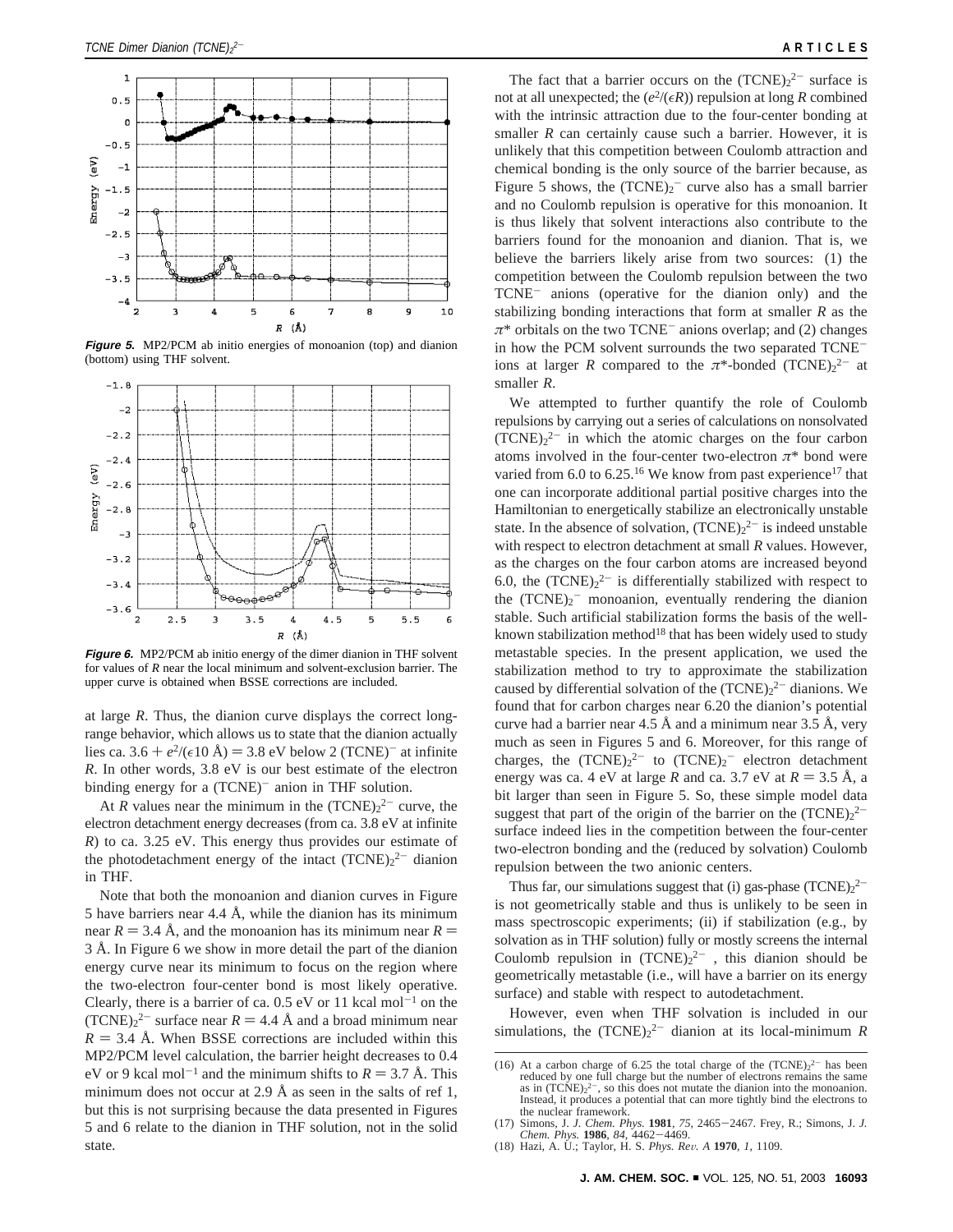value is predicted<sup>19</sup> to lie (see Figure 6) ca. 0.4 eV above 2 (TCNE)-. As we discuss in the following section, this energy difference is too large to be consistent with the experimental observations about  $(TCNE)<sub>2</sub><sup>2-</sup>$  and 2  $(TCNE)<sup>-</sup>$  being in equilibrium and showing the temperature dependence noted in the Introduction.

**C. Debye**-**Hu**1**ckel Type Treatment of Ionic Environment and Kinetic Stability of (TCNE)2 <sup>2</sup>**- **at Various Temperatures.** It is useful to note that a 9.2 kcal mol<sup>-1</sup> barrier (see Figure 6) and an inter-fragment vibrational frequency in the  $60 \text{ cm}^{-1}$ range $^{20}$  are consistent with an equilibrium rate of fragmentation (i.e.,  $(TCNE)_2^{2-} \rightarrow 2$  TCNE<sup>-</sup>) of ca.  $1.8 \times 10^{12}$  s<sup>-1</sup> exp(-9.2)<br> $\times$  505/*T*(K)) At *T* = 298 K and *T* = 77 K these rates turn out  $\times$  505/*T*(K)). At *T* = 298 K and *T* = 77 K, these rates turn out to be  $3 \times 10^5$  and  $10^{-14}$  s<sup>-1</sup>, respectively. These estimates suggest that the  $(TCNE)<sub>2</sub><sup>2</sup>$  dianion should be kinetically stable in THF solution at 77 K, but at room temperature should rapidly decompose into two monoanions. This, indeed, is what is seen experimentally<sup>1,4</sup> Using the same barrier and inter-fragment vibrational frequency, we estimate that at  $T = 135$  K, the dianion should dissociate at a rate of ca.  $0.002$  s<sup>-1</sup>, so it should persist in solution for approximately 10 min. This is a prediction that may be tested in future laboratory studies in which the spectral features are monitored at a range of temperatures.

Although the rates of dissociation of the  $(TCNE)<sub>2</sub><sup>2</sup>$  dianion at 77 and 298 K are in line with the experimental observations, the prediction that  $(TCNE)<sub>2</sub><sup>2</sup>$  lies 0.4 eV above 2  $(TCNE)<sup>-</sup>$  is not.<sup>4</sup> In fact, in solution the dissociation  $(TCNE)<sub>2</sub><sup>2-</sup> \rightarrow 2$ (TCNE)<sup>-</sup> is found to be endothermic with  $\Delta H = 9-10$  kcal mol<sup>-1</sup> and with  $\Delta S = 36-41$  cal mol<sup>-1</sup> K<sup>-1</sup>, not exothermic by 0.4 eV or 9 kcal mol<sup>-1</sup> as our findings (thus far) suggest.

What is missing from the energy profiles shown in Figures 5 and 6 when applied to the  $(TCNE)<sub>2</sub><sup>2-</sup> \rightarrow 2 (TCNE)<sup>-</sup>$  system in THF are the effects of the atmosphere of ions that surround each anion and dianion. To account for the influence of such an ion atmosphere on the relative stabilities of  $(TCNE)<sub>2</sub><sup>2</sup>$  and 2 (TCNE)<sup>-</sup>, we resort to the Debye-Hückel model. This model<sup>11</sup> estimates the change in free energy  $\delta G$  that accompanies placing an ion of charge  $Z$  and radius  $\alpha$  into a solution having dielectric constant  $\epsilon$  and having an ionic strength *I* as  $\delta G/RT = -Z^2 s \kappa/(1 + \kappa \alpha)$ . Here, *s* is the distance at which the inter-ion Coulomb interaction  $e^2/\epsilon s$  is equal to  $kT$  ( $s = 1.67$ )  $\times$  10<sup>5</sup>/ $\epsilon$ T in Å when T is inserted in degrees K), R is the ideal gas constant (1.98 cal mol<sup>-1</sup> K<sup>-1</sup>), and  $\kappa$  is the inverse of the so-called Debye length and is given as  $\kappa = 50.29$ [*I*/( $\epsilon$ *T*)]<sup>1/2</sup> in Å<sup>-1</sup>. The ionic strength is defined as  $I = 1/2\Sigma_{\text{J}}C_{\text{J}}Z_{\text{J}}^2$  where  $C_{\text{J}}$ <br>is the molar concentration of the ions of charge  $Z$ , and the sum is the molar concentration of the ions of charge  $Z_J$  and the sum is taken over all ions in the solution. Clearly, these ion atmosphere effects will differentially stabilize the  $(TCNE)<sub>2</sub><sup>2</sup>$ dianion relative to the two (TCNE)<sup>-</sup> monoanions because of the  $Z^2$  dependence in  $\delta G$ .

Unfortunately, the Debye-Hückel model is rigorously applicable under ionic strength and temperature conditions that our system does not obey. Nevertheless, we show below how the concepts of this model can be adapted to our situation, but first let us examine some of the crucial parameters that appear



**Figure 7.** Illustration of countercations located  $\kappa^{-1}$  from mono- and dianions.

in the Debye-Hückel equation to understand why such an adaptation is needed.

Using 7.6 as the dielectric constant of THF, the values of the length parameter *s* at 100, 200, and 300 K are 220, 110, and 73 Å, respectively. The physical meaning of *s* is it gives the distance at which inter-ion Coulomb interactions  $(e^2/(\epsilon s))$ are equal to the thermal energy *kT*. Two other length parameters are important to consider: the Debye length  $\kappa^{-1}$  and the mean distance *r* between ions in solution if the ions were randomly distributed. Most of the experimental studies carried out on solutions of the ions in refs 1and 4 involved concentrations in the  $10^{-3}$  molar range, so we use  $I = 10^{-3}$  as the ionic strength. This choice produces  $\kappa^{-1}$  values of 17, 25, and 30 Å at 100, 200, and 300 K, respectively. Using this same ionic strength, one can estimate the average inter-ion distance by  $r = 11.8$  $\rm \AA/(\mathbb{C}N)^{1/3}$  where *C* is the molar concentration of the salt dissolved in THF and *N* is the number of ions each salt molecule dissociates into (i.e.,  $N = 3$  if  $M_2^+(TCNE)_2^{2-}$  dissociates into  $2M^+ + (TCNE)_2^{2-}$  and  $N = 4$  if it dissociates into  $2M^+ + 2$  $2 M^+ + (TCNE)_2^2$  and  $N = 4$  if it dissociates into  $2 M^+ + 2$ <br>(TCNE)<sup>-</sup>). For these possibilities for N, we obtain  $r = 75-82$ (TCNE)<sup>-</sup>). For these possibilities for *N*, we obtain  $r = 75-82$ Å.

Because the distance *s* over which the Coulomb potentials exceed *kT* is comparable to or greater than the average (if random) distance *r* between ions, one should expect appreciable ordering of the ions. That is, the distribution will be nonrandom and will involve a radially nonuniform distribution of ions with those of opposite charge nearest to any given ion. Such a distribution of ions about other ions is exactly what the Debye-Hückel model is supposed to treat, and it produces a radial distribution of counterions peaked at a distance of  $\kappa^{-1}$  around each ion. However, two critical assumptions of this theory are that (i)  $\kappa \alpha \ll 1$  (i.e., the ion radius  $\alpha$  should be a small fraction of the Debye length  $\kappa^{-1}$ ) and (ii)  $\kappa^{-1} \gg s$  (i.e., the Debye length should be larger than the distance over which Coulomb interactions are comparable to *kT*). Considering the X-ray crystallography determined size of a (TCNE)<sup>-</sup> anion, it seems unreasonable for  $\alpha$  for (TCNE)<sup>-</sup> or for (TCNE)<sub>2</sub><sup>2-</sup> to be any<br>larger than  $\cos 5 \lambda$  or smaller than  $3 \lambda$ . Thus, it is likely that larger than ca. 5 Å or smaller than  $3 \text{ Å}$ . Thus, it is likely that the radius of  $(TCNE)<sup>2</sup>$  or of  $(TCNE)<sup>-</sup>$  is small compared to  $\kappa^{-1}$  (recall  $\kappa^{-1}$  ranges from 17 to 30 Å). However, it is not true that  $\kappa^{-1}$  exceeds *s* (which ranges from 73 to 220 Å). Therefore, it is not proper to straightforwardly apply the Debye-Hückel formula to determine the difference  $\delta \delta G$  in free energy required to place one  $(TCNE)<sub>2</sub><sup>2-</sup>$  into the salt solution compared to that needed to place two  $(TCNE)^-$  ions into the same solution.

Although the Debye-Hückel formula for  $\delta G$  cannot be used for the reasons detailed above, we now attempt to utilize what this model tells us about the ion clouds that surround  $(TCNE)_{2}^{2-}$ or (TCNE)- ions in the THF solution at 100, 200, or 300 K. It suggests that each  $(TCNE)^{-}$  ion is surrounded, at a distance of ca.  $\kappa^{-1}$ , by one countercation (M<sup>+</sup>) and that each (TCNE)<sub>2</sub><sup>2-</sup> ion is surrounded by two  $M^+$  cations at a distance of ca.  $\kappa^{-1}$ , as shown in Figure 7.

<sup>(19)</sup> We obtain this estimate by using the  $R = 6$  Å energy of  $-3.4$  eV, the  $R_e$  energy of  $-3.3$  eV, and the  $R = 6$  Å Coulomb repulsion (to extrapolate energy of  $-3.3$  eV, and the *R*  $= 6$  Å Coulomb repulsion (to extrapolate the energy to *R*  $= \infty$ ) of 0.32 eV. That is, the energy difference is [0.32 + 3.4]  $- 3.3 = 0.42$  eV.  $[3.4] - 3.3 = 0.42 \text{ eV}.$ 

<sup>(20)</sup> As noted earlier, this frequency was obtained by solving the one-dimensional  $(R)$  Schrödinger equation using the potential shown in Figure 6 for the inter-fragment vibrations of the two  $(TCNE)^-$  anions.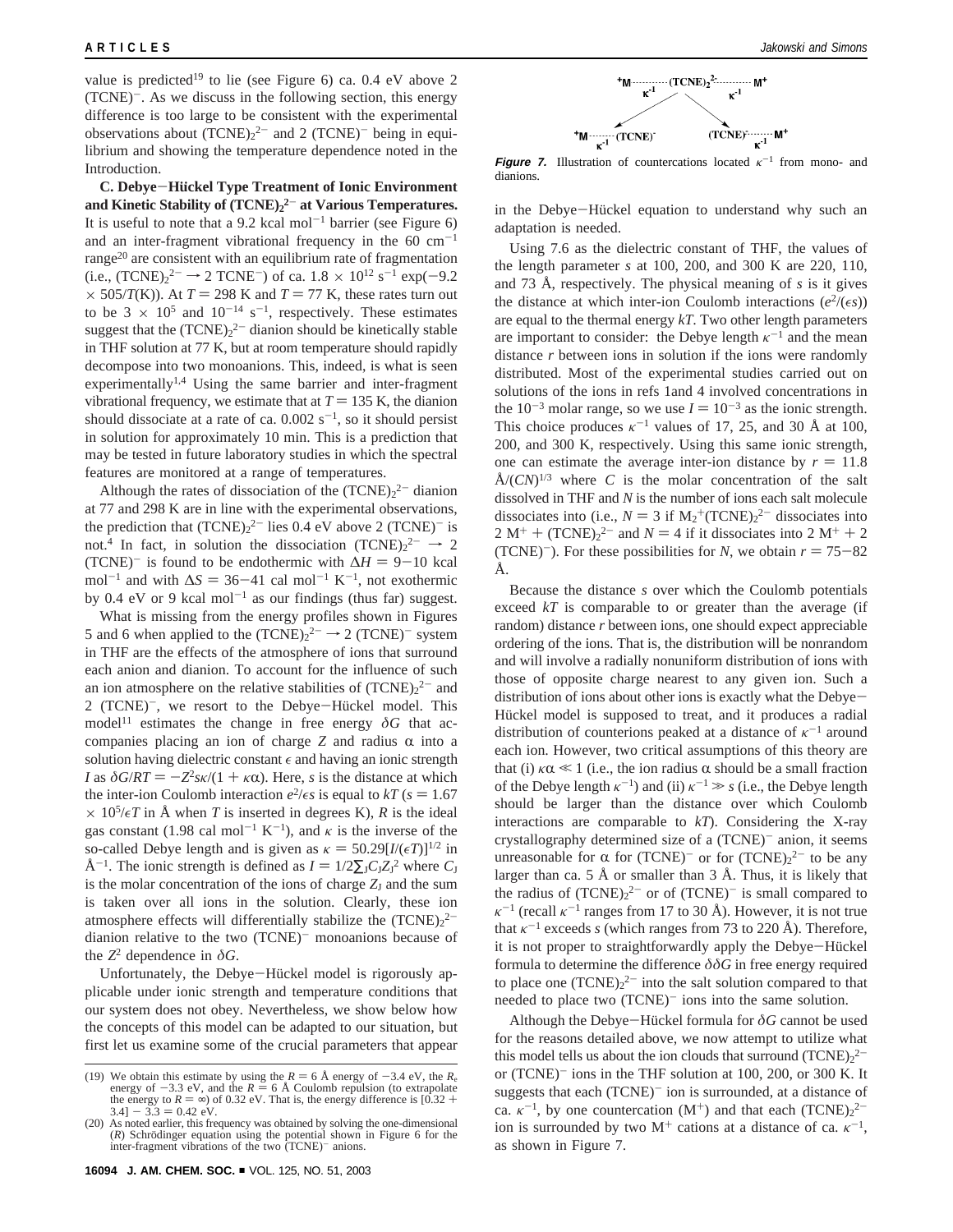The energy of the dianion relative to that of the two monoanions is already contained in the 0.4 eV value (see Figure 6) mentioned earlier. The Coulomb interaction energy difference appropriate to the  $(TCNE)<sub>2</sub><sup>2-</sup> \rightarrow 2 (TCNE)<sup>-</sup> case as suggested$ in Figure 7 is computed<sup>21</sup> as  $2 \times 2e^2/k^{-1} - e^2/(2k^{-1}) - 2[e^2/(2k^{-1})]$  $\kappa^{-1}$ ] = 1.5  $e^{2}/\kappa^{-1}$ . Using  $\kappa^{-1}$  = 17, 25, and 30 Å, we thus obtain stabilization energies of 1.27, 0.86, and 0.72 eV, respectively, for  $T = 100$ , 200, and 300 K. These stabilization energies relate to the differential ion-atmosphere stabilization of the doubly charged  $(TCNE)_{2}^{2-}$  in excess of that of two  $(TCNE)^{-}$  ions.

Let us now see what the implications of the above analysis are. As stated earlier, our PCM-based modeling of  $(TCNE)<sub>2</sub><sup>2</sup>$  $\rightarrow$  2 (TCNE)<sup>-</sup> incorrectly predicts this reaction to be exothermic by 0.4 eV or 9 kcal mol<sup>-1</sup>. Using the observed<sup>4</sup>  $\Delta S = 40$  cal  $mol^{-1} K^{-1}$  and incorporating the above ion-atmosphere stabilization estimates, we can estimate ∆*G* for the dissociation reaction (in the presence of solvent and of ion atmospheres) as follows:  $\Delta G = -9 - T (0.04) + (29, 20, \text{ or } 17 \text{ for } T = 100,$ 200, or 300 K) kcal mol<sup>-1</sup>. This gives  $\Delta G = 16$  kcal mol<sup>-1</sup> at  $T = 100$  K,  $+3$  kcal mol<sup>-1</sup> at 200 K, and  $-4$  kcal mol<sup>-1</sup> at 300 K. These free energies correspond to equilibrium constants  $(-RT)$ ln  $K = \Delta G$ ) for the dissociation reaction (TCNE)<sub>2</sub><sup>2-</sup> → 2<br>(TCNE)<sup>-</sup> of 10<sup>-35</sup> 5 × 10<sup>-4</sup> and 8 × 10<sup>2</sup> at 100–200 and 300 (TCNE)<sup>-</sup> of  $10^{-35}$ ,  $5 \times 10^{-4}$ , and  $8 \times 10^{2}$  at 100, 200, and 300 K, respectively. We should remark that the above Debye-Hückel-based analysis is intended to offer only suggestions rather than quantitatively accurate predictions. Even so, its predictions seem to be in line with what is seen experimentally; the above equilibrium favors  $(TCNE)<sub>2</sub><sup>2-</sup>$  at 77 K and favors 2 (TCNE)- at room temperature. It also predicts that both the dianion and monoanions should be present in appreciable concentrations at some temperature above 100 and below 200 K. This prediction can, of course, be tested in the lab.

**D. Electronic Transitions of (TCNE)2 <sup>2</sup>**- **in THF at Low Temperature.** First, we note, as shown in Figure 5, that, near the equilibrium geometry of the  $(TCNE)<sub>2</sub><sup>2</sup>$  dianion (i.e., in the 3.4-3.7 Å range), the THF-solvated dimer monoanion lies ca. 3.0-3.5 eV higher in energy at the MP2 level of theory. It turns out that the BSSE corrections to the monoanion and dianion curves in this region of *R* values are nearly identical, so this prediction of the detachment energy is also obtained when BSSE corrections are made. However, when this detachment energy is estimated using the uncorrelated CIS method or by subtracting the UHF energies of the dianion and monoanion, significantly different values are obtained (i.e., values that are not at all close to what is seen experimentally). This suggests that the difference in the correlation energy  $(TCNE)<sub>2</sub><sup>2-</sup>$  and  $(TCNE)<sub>2</sub><sup>-</sup>$  is substantial and thus needs to be adequately treated. For this reason, we found it essential to compute detachment energies and electronic excitation energies using correlated methods (e.g., the CIS-D or MP2 approaches) to achieve any reasonable interpretation of the experimental data shown in Figure 3.

Returning to the correlated CIS-D and MP2 findings, we conclude that the transition that vertically detaches an electron $22$ from the dianion (near  $R = 3.4 \text{ Å}$ ) to form the monoanion should occur at ca. 24 200 $-28$  200 cm<sup>-1</sup> in THF. This finding suggests

that at least some of the absorption shown in Figure 3 within the peak lying above  $25\,000\,$  cm<sup>-1</sup> might be associated with photodetachment of the dianion. This prediction should be tested in the laboratory by searching for evidence of ejected electrons or the appearance of paramagnetic  $(TCNE)_2$ <sup>-</sup> ions when the exciting photon source is tuned to this transition.

To determine what the lower-energy transition of Figure 3 arises from, we investigated the low-lying excited electronic states of the  $(TCNE)<sub>2</sub><sup>2</sup>$  dianion in THF. In particular, we performed UHF, CIS, CIS-D, and MP2 calculations<sup>23</sup> on several such excited states and found two optically allowed states in the energy range shown in Figure 3. For the reasons explained in discussing the vertical electron detachment energies, we found that only the correlated (MP2 and CIS-D) data produced reliable estimates (i.e., excitation energies in the range observed in Figure 3).

In the region near the minimum on the dianion's energy curve shown in Figure 6 in THF, the first excited state was found to lie (vertically) 20 100 cm<sup>-1</sup> (CIS-D) or 21 600 cm<sup>-1</sup> (MP2) above the ground state and to involve promotion of an electron from the orbital labeled  $(\pi^*L + \pi^*R)$  in Figure 2 to an excited orbital of  $(\pi^*_{R} - \pi^*_{L})$  character. The second excited state was found to lie 30 900  $cm^{-1}$  (CIS-D) or 27 900  $cm^{-1}$  (MP2) above the ground state and to involve promotion of an electron from the orbital of ( $\pi_R - \pi_L$ ) character into one of ( $\pi^*_{R} - \pi^*_{L}$ ) character (see Figure 2). The fact that the second transition is predicted to lie above the vertical detachment energy (24 200-28 200  $cm^{-1}$ ) may be a reflection of the level of theory we have been able to apply to these excited states. For example, we note that our lowest excited state (at 20 100 to 21 600 cm<sup>-1</sup>) lies ca.  $2000-3000$  cm<sup>-1</sup> above the low-energy peak in Figure 3, so our second peak could also be too high by an equal amount. As a result, we are not able to say with confidence that there should be a second bound excited state. However, we do feel confident in suggesting that the lower-energy peak shown in Figure 3 likely corresponds to the lower-energy excited state we find (at 20 100 to 21 600  $\text{cm}^{-1}$ ), whereas the higher-energy peak in Figure 3 could have contributions from vertical electron detachment (near  $24\ 200-28\ 200\ \text{cm}^{-1}$ ) as noted above and from a second bound excited state lying near the detachment threshold.

### **IV. Summary**

Our ab initio investigation of the dimer dianion formed by connecting two TCNE- anions via a four-center, two-electron *π*-orbital bond suggests the following:

1. The dianion is geometrically unstable (i.e., has no minimum in its energy curve) as an isolated species, so it is unlikely to be detected in electrospray mass spectroscopic studies.

2. The dianion is locally stable in solvents such as THF where the equilibrium inter-anion distance is ca.  $3.4 - 3.7$  Å.

3. In THF, there is a barrier to fragmentation of  $(TCNE)<sub>2</sub><sup>2</sup>$ into 2 TCNE<sup> $-$ </sup> of ca. 9 kcal mol<sup> $-1$ </sup>.

<sup>(21)</sup> We ignore the ca. 3 Å spacing between the two (TCNE)<sup>-</sup> units compared to  $\kappa^{-1}$ , and we do not include any solvent dielectric screening because it was included in the calculations leading to the 0.4 eV energy difference obtained from Figure 6.

<sup>(22)</sup> The energies used in this estimate correspond to vertically detaching an electron to form an unsolvated zero-kinetic-energy free electron plus a  $(TCNE)<sub>2</sub>$ <sup>-</sup> monoanion.

<sup>(23)</sup> These calculations were performed by altering the  $\alpha$  and  $\beta$  spin-orbital occupations of the ground state dianion, using these altered occupations to initiate a UHF calculation, after which MP2 corrections were computed. We should note that we found correlation contributions to the excitation energies of these states to be large. As noted elsewhere in this text, if these states are examined at the UHF or singly excited configuration interaction (CIS) level, one does not achieve very reasonable values of the excitation energies.